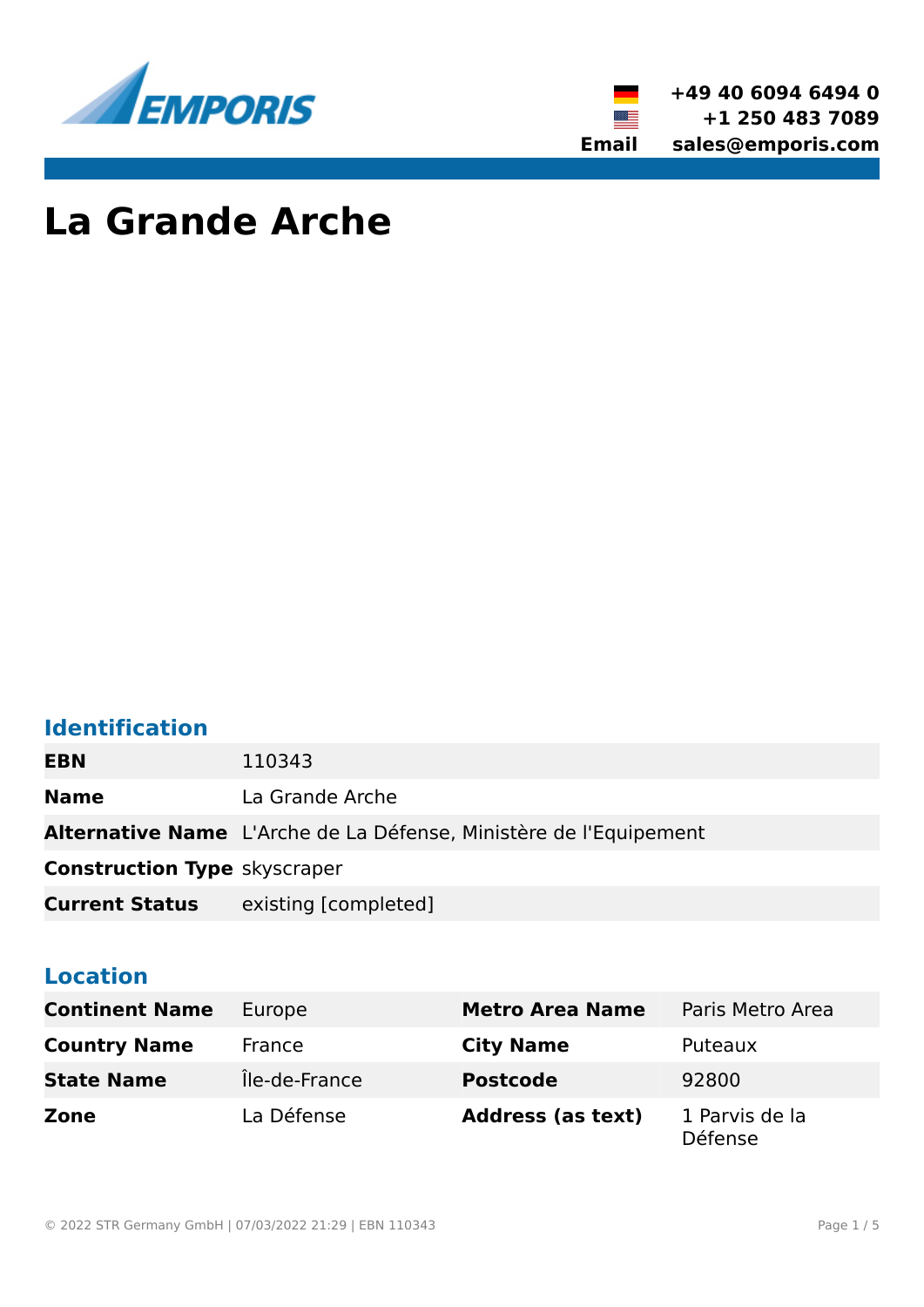

# **Description**

| <b>Structural</b><br><b>Material</b> | concrete        | <b>Architectural style</b> | modernism                                               |
|--------------------------------------|-----------------|----------------------------|---------------------------------------------------------|
| <b>Facade System</b>                 | curtain wall    | <b>Main Usage</b>          | $\Box$ governmental office<br>$\Box$ office condominium |
| <b>Facade Material</b>               | glass<br>marble | <b>Side Usage</b>          | exhibition                                              |

# **Spatial dimensions**

| <b>Height (structural)</b> | 364.11 ft <b>Width</b> |                                      | 360.89 ft           |
|----------------------------|------------------------|--------------------------------------|---------------------|
| Height (tip)               |                        | 364.11 ft <b>Floors (overground)</b> | 35                  |
| Height (roof)              |                        | 364.11 ft Gross Floor Area (GFA)     | <b>Buy full PDF</b> |
| Height (obs. deck)         |                        | 364.11 ft Usable Floor Area<br>(UFA) | <b>Buy full PDF</b> |
| Length                     | 360.89 ft              |                                      |                     |

### **Years and costs**

| <b>Year (construction)</b> | 1985 Year (construction | 1989 |
|----------------------------|-------------------------|------|
| start)                     | end)                    |      |

# **Features & Amenities**

- One of the city's famous buildings
- Floodlighting at night
- Observation deck on roof
- Panoramic elevators are present

#### **Facts**

- The grand staircase at the base of the arch is an extremely popular place for sitting and watching activity on the plaza below.
- On the eastern side of the top floor a large stairway mirrors the one at the base. At the top of the steps is a long observation ledge overlooking Paris.

| <b>Need additional information? Contact us now!</b> |  |
|-----------------------------------------------------|--|
|-----------------------------------------------------|--|

| <b>Phone</b> | +49 40 6094 6494 0 |
|--------------|--------------------|
| <b>Phone</b> | +1 250 483 7089    |
| Email        | sales@emporis.com  |

Hamburg 09:00 am - 07:00 pm New York 03:00 am - 01:00 pm Tokyo 04:00 pm - 02:00 am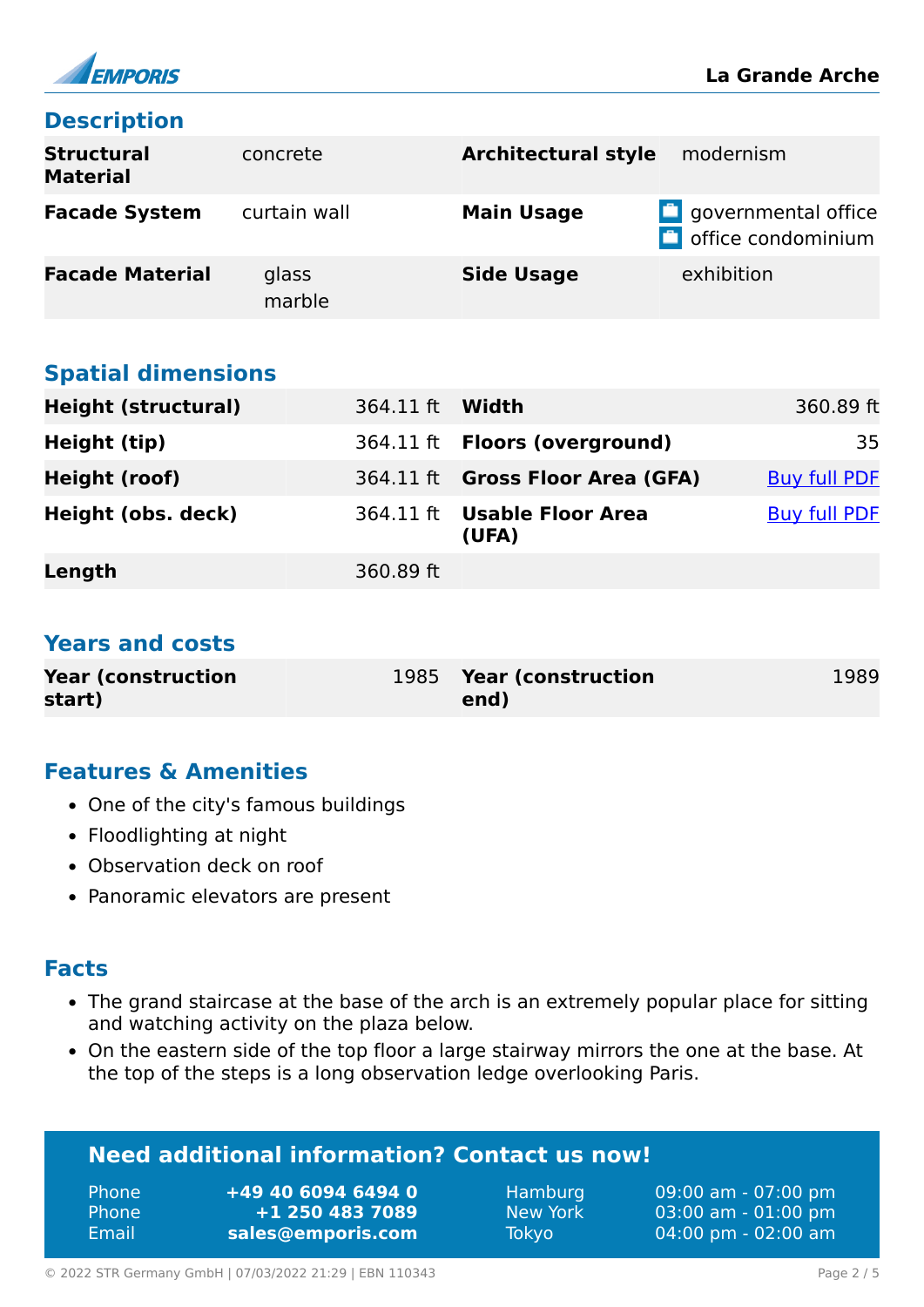

- The platform at the base forms a plaza in itself, covered by a permanent tent anchored by cables to the sides of the arch.
- The design was selected in an anonymous competition. After the winning design was chosen, an envelope was opened and an unheard-of architect's name - Von Spreckelsen - was pulled out.
- This monumental building was one of French President François Mitterand's "Grands Projets", along with the Bibliothèque Nationale de France and the Pyramide du Louvre.
- The structure is clad in white Carrara marble, grey granite, and reflective glass.
- The top floor spanning the arch contains shops, a large gallery space, and open courtyards with stairways to the roof.
- The Grande Arche is set at the western end of Paris' main axis, in line with the Arc de Triomphe, , and the Musée du Louvre.
- Cathédrale Notre-Dame de Paris and its spire would fit easily beneath the arch, whose opening is 93 meters high and 70 meters wide, as wide as the .
- A set of domed glass elevators lifts visitors from the central platform under the arch to the gallery and observation deck on top. The elevator track is detached from the sides of the arch.
- Each of the window panels on the outside-facing sides weighs and costs as much as a small car.
- The arch is turned at an angle of 6.33° on Paris' main axis, making it a dynamic three-dimensional shape when seen from Paris while still allowing sightlines through the archway. The main reason of this rotation was the congested basement: with a métro station, an RER station, and a motorway all situated directly underneath the building, this angle was the only way to accommodate the structure's giant foundations.

# **Involved companies**

| <b>Paul Andreu</b> |  |  |     |  |  |  |  |
|--------------------|--|--|-----|--|--|--|--|
|                    |  |  | - - |  |  |  |  |

15 Rue du Parc Montsouris 75014 Paris France

Phone +33 (0) 1 58 10 05 15 Fax +33 (0) 1 53 62 02 20 Email carole.rami@paul-andreu.com

*Design Architect........................................................................................................*

#### **Johan-Otto Von Spreckelsen** Copenhagen Denmark

# **Need additional information? Contact us now!**

| <b>Phone</b> | +49 40 6094 6494 0 |
|--------------|--------------------|
| <b>Phone</b> | +1 250 483 7089    |
| - Email      | sales@emporis.com  |

Hamburg 09:00 am - 07:00 pm New York 03:00 am - 01:00 pm Tokyo 04:00 pm - 02:00 am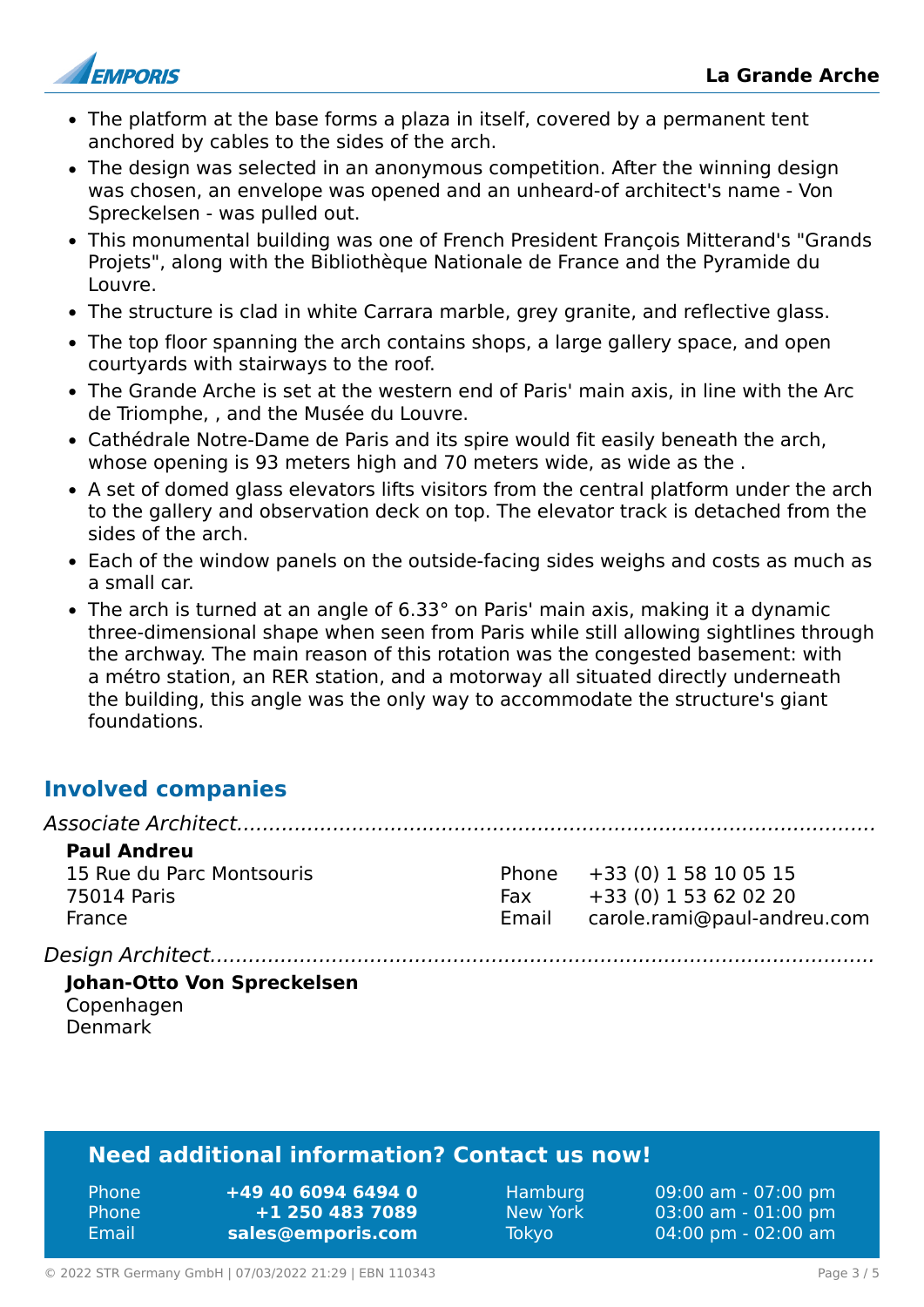

### **Additional company data available for this building**

| <b>Construction Company</b> | <b>Buy full PDF</b> | <b>Foundation</b><br><b>Engineering</b> | <b>Buy full PDF</b> |
|-----------------------------|---------------------|-----------------------------------------|---------------------|
| <b>Elevator Supplier</b>    |                     | <b>Buy full PDF Project Management</b>  | <b>Buy full PDF</b> |
| <b>Escalator Supplier</b>   | Buy full PDF        | <b>Structural Engineering</b>           | <b>Buy full PDF</b> |
| <b>Flooring Supplier</b>    |                     | <b>Buy full PDF Wind Surveyor</b>       | <b>Buy full PDF</b> |

# **Need additional information? Contact us now!**

Phone **+49 40 6094 6494 0** Phone **+1 250 483 7089** Email **<sales@emporis.com>**

Hamburg 09:00 am - 07:00 pm New York 03:00 am - 01:00 pm<br>Tokyo 04:00 pm - 02:00 am 04:00 pm - 02:00 am